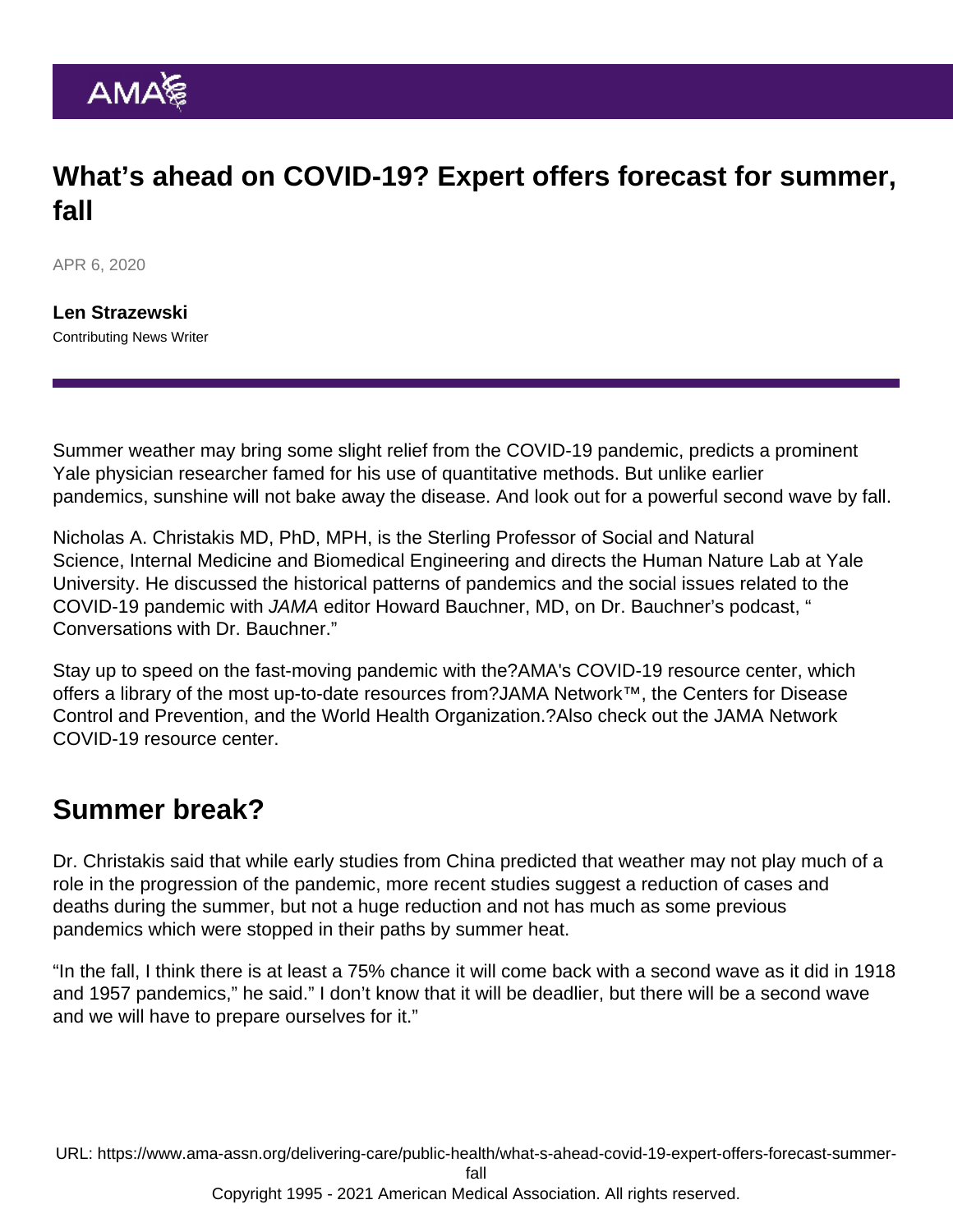However, even the brief respite is still months away, he said. "We are just at the beginning of this first wave" and there is still much damage to come.

Dr. Christakis said the current pandemic compares most closely with the 1957 influenza pandemic which killed about 150,000 from a U.S. population of about 170 million. At that rate, the current pandemic could kill 250,000 or more of the current U.S population.

Eventually, COVID-19 will become endemic like the cold or influenza and eventually there will be a vaccine or better medicine to treat it, "but until then, people are going to die."

"Florida is going to have a serious problem. Louisiana is already having a problem. Right now, it is in our major coastal cities and Detroit, but the rest of the nation is not far behind," Dr. Christakis added. "It is going to be a rocky few weeks."

Subscribe to the ["Conversations with Dr. Bauchner](https://jamanetwork.com/journals/jama/pages/conversations-with-dr-bauchner)" podcast. Each week, he interviews leading researchers and thinkers in health care about their recent?JAMA?articles. Go beyond an article recap, and delve into the background, context and implications of the study or editorial.

Learn more about Dr. Bauchner in this[?AMA Moving Medicine Magazine?](https://www.ama-assn.org/amaone/ama-moving-medicine-magazine)profile, "[Digital designs for](https://www.ama-assn.org/about/publications-newsletters/digital-designs-age-evidence) [the age of evidence.](https://www.ama-assn.org/about/publications-newsletters/digital-designs-age-evidence)"

## Unheeded warning signs

It's clear by now, Dr. Christakis said, that the U.S. should have been better prepared with both strategy and equipment. The current pandemic should not have been a surprise on our shores, based on generally known research from already affected areas of the world.

"I knew in early February this was going to be a pandemic," he said, "because I had been watching the Chinese response to their pandemic."

Dr. Christakis learned from Chinese research collaborators that on Jan. 25, the Chinese ordered nearly a billion residents into strict home confinement, a measure that indicated, he says, how serious the country took the progression of the virus. He said that key indicator on social media and in news media interviews.

Also, the United States should have learned more from the actions of other earlier victims, such as South Korea and Taiwan. Medical researchers and government officials in South Korea and Taiwan, which had been devastated by the severe acute respiratory syndrome pandemic of

URL: [https://www.ama-assn.org/delivering-care/public-health/what-s-ahead-covid-19-expert-offers-forecast-summer-](https://www.ama-assn.org/delivering-care/public-health/what-s-ahead-covid-19-expert-offers-forecast-summer-fall)

[fall](https://www.ama-assn.org/delivering-care/public-health/what-s-ahead-covid-19-expert-offers-forecast-summer-fall)